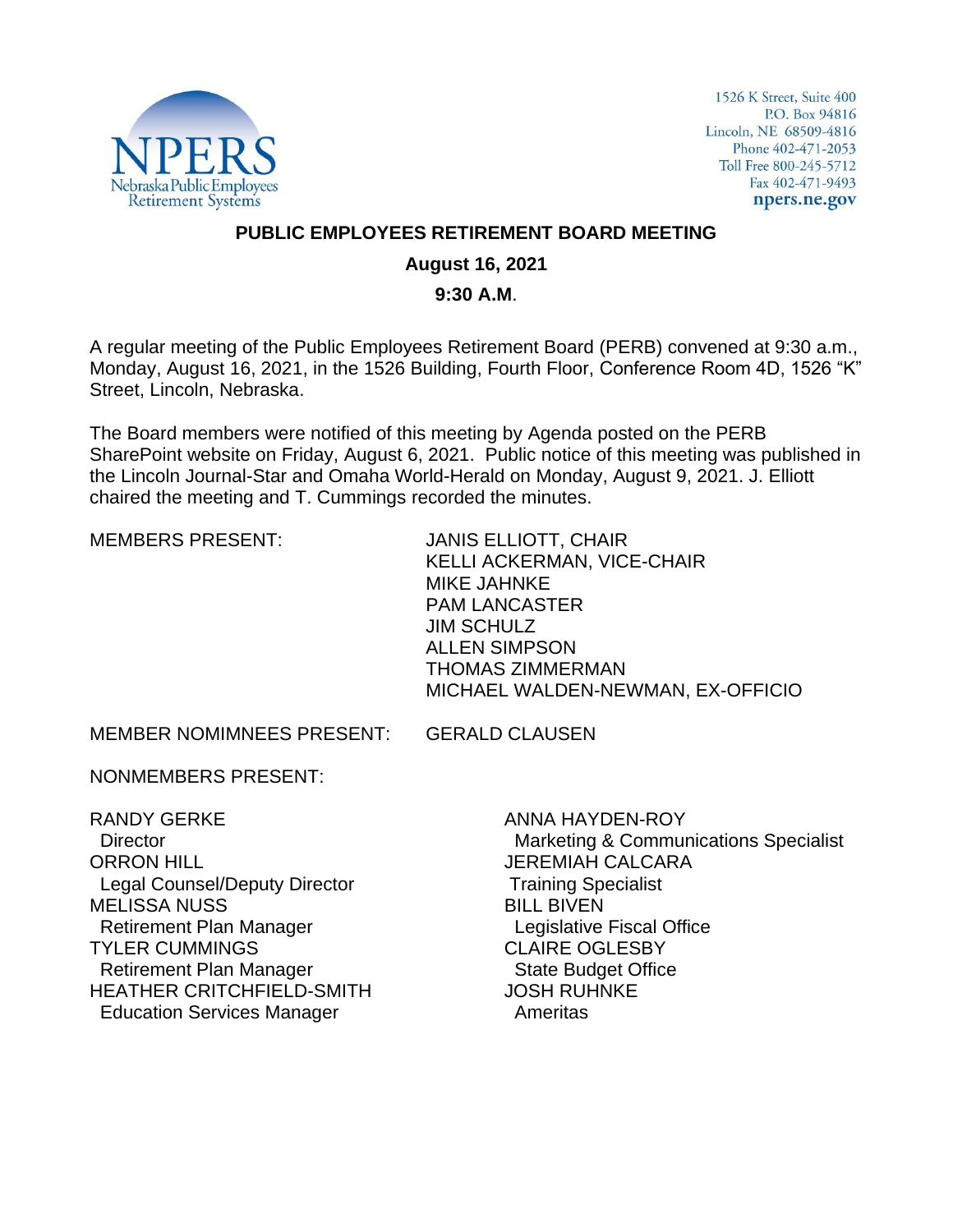**Agenda Item 1**: J. Elliott stated this meeting will follow the Nebraska Open Meetings Act and a copy of the Act is provided electronically, via a link on the final agenda posted on the Nebraska Public Employees Retirement Systems' (NPERS) website, on the Attorney General's website, and a copy of the Act is located on the table by the door.

**Agenda Items 2 and 3 – Meeting Called to Order:** J. Elliott called the August 16, 2021, Board Meeting to order at 9:30 a.m. Present at meeting: J. Elliott, K. Ackerman, M. Jahnke, P. Lancaster, J. Schulz, A. Simpson, T. Zimmerman, and M. Walden-Newman.

**Agenda Item 4 – Approval of Minutes:** The PERB discussed the July 19, 2021, minutes and some of the concerns regarding the cybersecurity presentation given by P. Wright. There was discussion about the Office of the Chief Information Officer's (OCIO) role if there was a cybersecurity incident at the agency. The PERB was concerned with the lack of clarity provided by the OCIO during the presentation and felt more clarification was needed.

The PERB was concerned with the following topics: purchasing additional cybersecurity insurance, implementing a cybersecurity audit, and where the responsibility lies if a cybersecurity incident occurred.

It was suggested by the PERB that they obtain a written response from the OCIO regarding the above concerns. It was also mentioned that they would like to have P. Wright attend a future meeting in order to address the PERB's concerns.

O. Hill stated the agency does have an incident response plan policy in place.

P. Lancaster moved for approval of the minutes of the July 19, 2021, Board Meeting. Motion was seconded by T. Zimmerman. Members voted as follows: For: J. Elliott, K. Ackerman, M. Jahnke, P. Lancaster, A. Simpson, and T. Zimmerman. Abstain: J. Schulz. Against: None. Motion carried.

**Agenda Item 5 – Approval of Budget Status Report & July Retirement Report:** J. Elliott stated there will be adjustments in the August 2021 Budget Status Report.

K. Ackerman moved to approve the Budget Status Report and the July 2021 Retirement Report. Motion was seconded by P. Lancaster. Members voted as follows: For: J. Elliott, K. Ackerman, M. Jahnke, P. Lancaster, J. Schulz, A. Simpson, and T. Zimmerman. Against: None. Motion carried.

**Agenda Item 6 – Public Comments or Correspondence from Citizens:** There were no public comments or correspondence from citizens with business not scheduled on the agenda.

J. Elliott introduced Gerald Clausen who has been appointed by Governor Ricketts to fill the vacant public PERB seat. G. Clausen introduced himself and provided a brief background of himself and his previous work history as a city manager.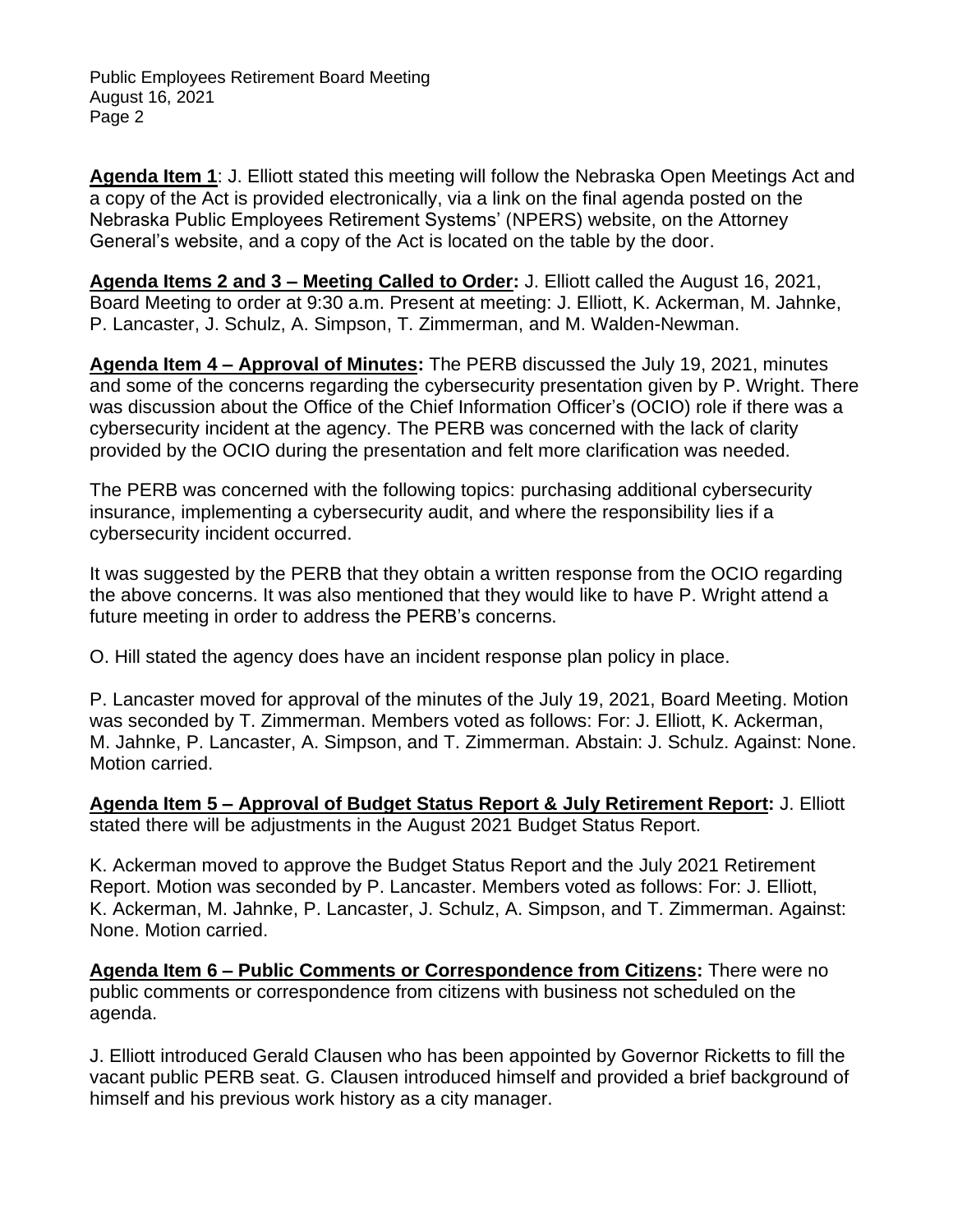**Agenda Item 7 – Gage County Request for Participation in the State Deferred Compensation 457 Plan (DCP):** R. Gerke stated Gage County has requested participation for the State 457 plan as they will be terminating their current 457 plan. Gage County currently has six members in their DCP.

J. Schulz asked for clarification if Gage County had met the requirements to join the State DCP. O. Hill stated the county met the requirements to join the plan. He also stated members in the current plan will have one year to roll the money into an individual retirement account (IRA) or into the State 457 DCP.

J. Schulz moved to approve the Gage County's Request for Participation in the State Deferred Compensation 457 Plan. Motion was seconded by A. Simpson. Members voted as follows: For: J. Elliott, K. Ackerman, M. Jahnke, P. Lancaster, J. Schulz, A. Simpson, and T. Zimmerman. Against: None. Motion carried.

**Agenda Item 8 – Education Services Update**: H. Critchfield-Smith presented the Education Services update. She provided a brief background on the varying roles she has held with NPERS during the past ten years.

She stated the importance of the Education Services department which provides educational materials to the members of the six retirement plans administer by the agency. She introduced the Education Services team, Anna Hayden-Roy and Jeremy Calcara.

She discussed the videos her team has created explaining how to complete some of NPERS forms. She discussed the different publications her team produces such as the Annual Investment Report, the plan handbooks, Annual Report to the Legislature, Employer Reporting manuals, and newsletters.

She discussed the seminars her team coordinated and the effects the pandemic had on organizing the seminars. This year they introduced virtual seminars (webinars) which were well attended and received positive feedback from members.

She stated her team has established a YouTube channel and placed a television in the lobby to play the videos her team produces.

Though School seminars have been conducted in the spring during the past, she said they have added School seminars during the fall schedule this year.

K. Ackerman thanked H. Critchfield-Smith and her team for the work they have accomplished. K. Ackerman hopes there can be more employer reporting seminars as there has been some turnover with employer reporting agents.

J. Elliott commented on the videos Education Services has produced. She stated this is a great tool for both members and employees. She also stated she is glad that the seminars will expand to a year-round basis.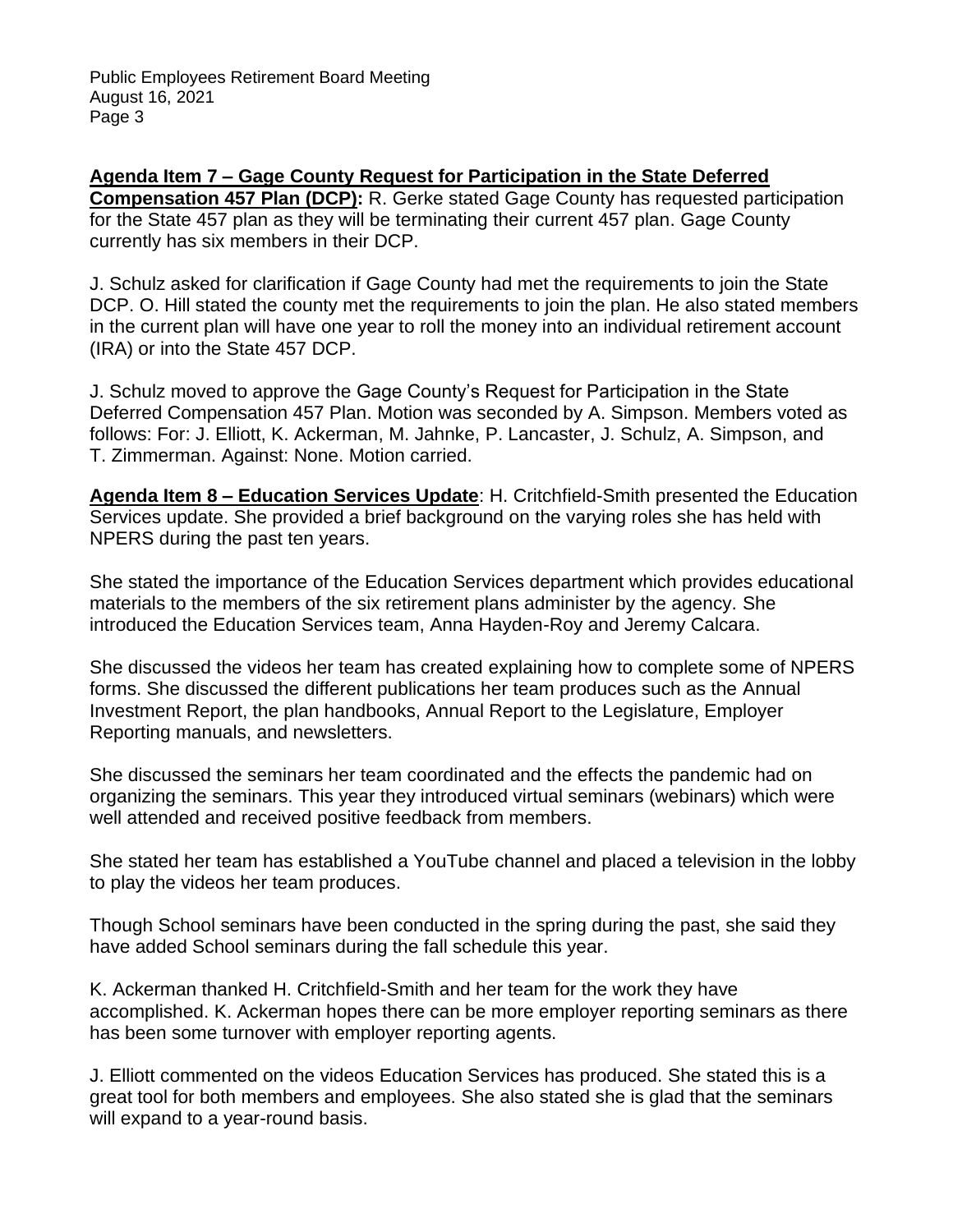T. Zimmerman moved to approve the Education Services Update. Motion was seconded by M. Jahnke. Members voted as follows: For: J. Elliott, K. Ackerman, M. Jahnke, P. Lancaster, J. Schulz, A. Simpson, and T. Zimmerman. Against: None. Motion carried.

**Agenda Items 9 – Board Policy Review**: O. Hill stated there were minor revisions to the PERB policies which included removing the requirement of posting meeting notices in the Omaha World-Herald and the Lincoln Journal-Star newspapers.

A. Simpson moved to approve the new Board Policies. Motion was seconded by K. Ackerman. Members voted as follows: For: J. Elliott, K. Ackerman, M. Jahnke, P. Lancaster, J. Schulz, A. Simpson, and T. Zimmerman. Against: None. Motion carried.

**Agenda Item 10 – Director's Report**: R. Gerke gave the Director's Report.

- The cost-of-living adjustment (COLA) letters and Defined Benefit statements were mailed to members during the past few weeks. There has been an increase in call volume and returned mail due to these letters.
- The School retirement season is underway, and the Benefits team is busy calculating and processing retirement benefits.
- The Cash Balance dividend was credited by Ameritas to member's accounts as of July 30, 2021. There were around 1,400 members who took a distribution after December 31, 2020 and will need the dividend paid to them either in a lump sum or rollover.
- The fees charged by Ameritas will change and there was discussion when the dividends should be paid out. There will be a \$5 distribution fee for dividends which will save members around \$70,000 this year. One drawback is dividends of \$100 or less will have a \$5 fee. In the past, there would not have been a fee for these members.
- R. Gerke, O. Hill, and J. Hardy met with Pete Kroll to discuss three projects the agency will undertake this year. The solicitation letter for the information technology (IT) assessment has been sent out and responses are due September 8, 2021. A solicitation letter has been completed for the actuarial audit and responses are due September 3, 2021. A request for proposal (RFP) will need to be completed for the Omaha School Employees Retirement System (OSERS) transfer project.
- R. Gerke, O. Hill, T. Zulauf, and J. Hardy met with Dr. Cheryl Logan (Omaha Public Schools Superintendent), her Chief of Staff, Finance Officer, and Legal Counsel to discuss the transfer of OSERS.
- He is holding monthly meetings with Cecilia Carter, OSERS Director. The compliance audit for OSERS is underway and OSERS has received some feedback. OSERS is also undergoing an experience study.
- The State and County audit exit meeting was last week. There were two report points. Cindy Janssen will present the report at the next PERB meeting. The School, Judges, and Patrol audit will begin at the end of September.
- Online non-contributing forms are now mandatory for Schools. The State is currently in the testing phase for electronic non-contributing forms.
- The website redesign has started, and the hope is the project will be completed by the end of this year.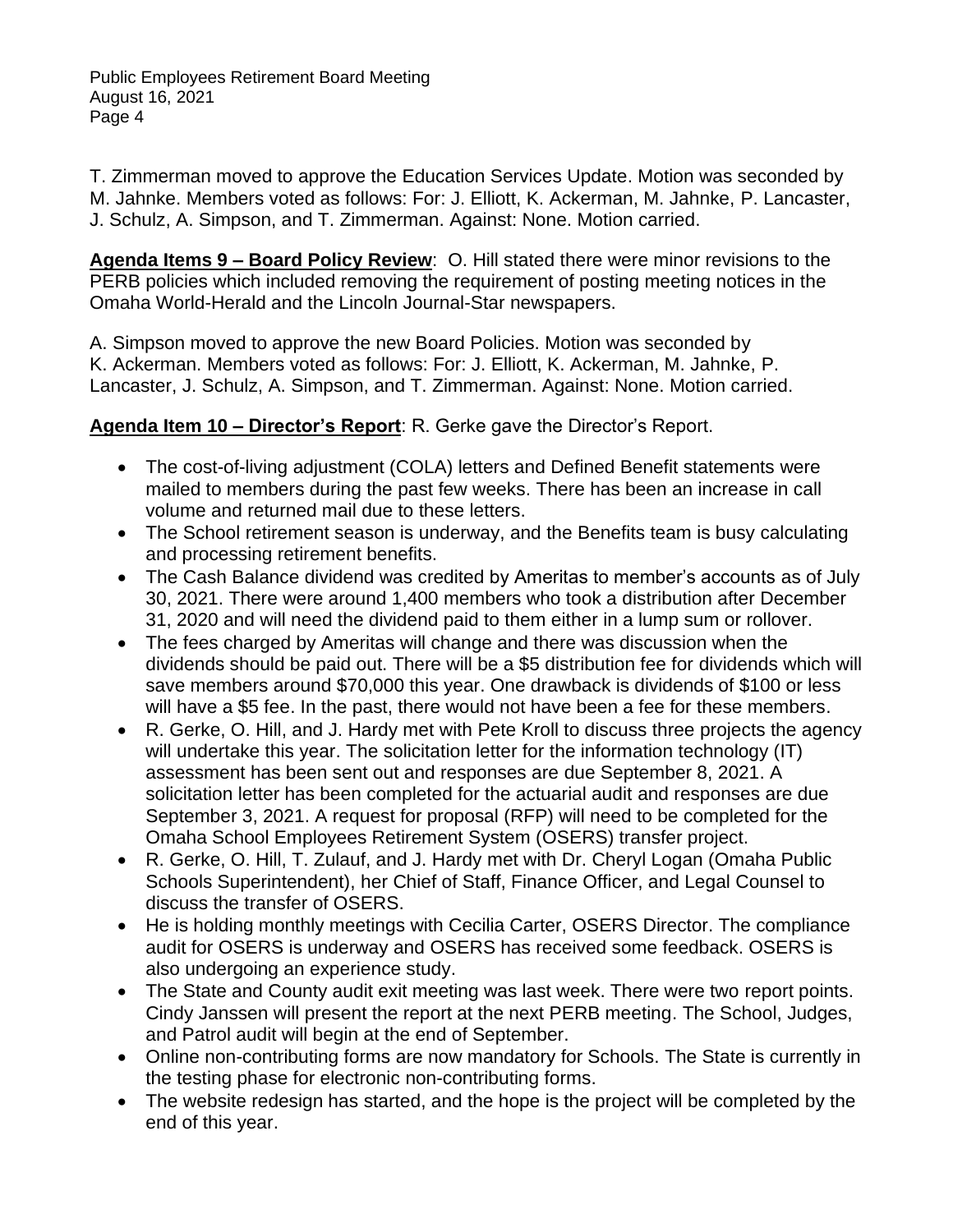- There was an agency meeting on August 2, 2021, regarding fraud. Officer Chad Hein from the Lincoln Police Department was the guest speaker.
- C. Holmes, Accountant II, will be retiring September 10, 2021, leaving two open positions in the Accounting department. One of the open positions is waiting on a position description questionnaire (PDQ) to be completed.
- There was a PDQ submitted to the Department of Administrative Services (DAS) for the IT Security Analyst position.

M. Jahnke moved to approve the Director's Report. Motion was seconded by P. Lancaster. Members voted as follows: For: J. Elliott, K. Ackerman, M. Jahnke, P. Lancaster, J. Schulz, A. Simpson, and T. Zimmerman. Against: None. Motion carried.

# **Agenda Item 11 – Board Committee Reports**: There were none.

# **Agenda Item 12 – Board Education/Travel Requests:** There were none.

J. Elliott thanked the PERB for allowing her to attend the National Council on Teacher Retirement (NCTR) trustee workshop. She appreciated the investment education provided during the workshop. She also stated there was education about conducting system audits and cybersecurity issues during the workshop.

**Agenda Item 13 – Future Meetings/Agendas:** The next PERB meeting is on September 20, 2021.

**Agenda Items 14 and 15 – Executive Session**: At 10:47 a.m., M. Jahnke moved that the Board exit Regular Session and convene in Executive Session for the purpose of discussing applications of plan members, personnel matters, and pending legal matters; Protection of Public Interest, Prevention of Needless Injury to the Reputation of an Individual; Update on Pending Legal Matters; Protection of Public Interest. Motion was seconded by K. Ackerman. J. Elliott repeated the motion for the record. Members voted as follows: For: J. Elliott, K. Ackerman, M. Jahnke, P. Lancaster, J. Schulz, A. Simpson, and T. Zimmerman. Against: None. Motion carried.

M. Jahnke moved for approval of Case Review No. D-21-13. P. Lancaster seconded the motion. Members voted as follows: For: J. Elliott, K. Ackerman, M. Jahnke, P. Lancaster, J. Schulz, A. Simpson, and T. Zimmerman. Against: None. Motion carried.

At 12:00 p.m., M. Jahnke moved the Board exit Executive Session and reconvene in Regular Session. Motion was seconded by T. Zimmerman. Members voted as follows: For: J. Elliott, K. Ackerman, M. Jahnke, P. Lancaster, J. Schulz, A. Simpson, and T. Zimmerman. Against: None. Motion carried.

**Adjournment**: P. Lancaster moved that the meeting adjourn. Motion was seconded by M. Jahnke. Members voted as follows: For: J. Elliott, K. Ackerman, M. Jahnke, P. Lancaster, J. Schulz, A. Simpson, and T. Zimmerman. Against: None. Motion carried.